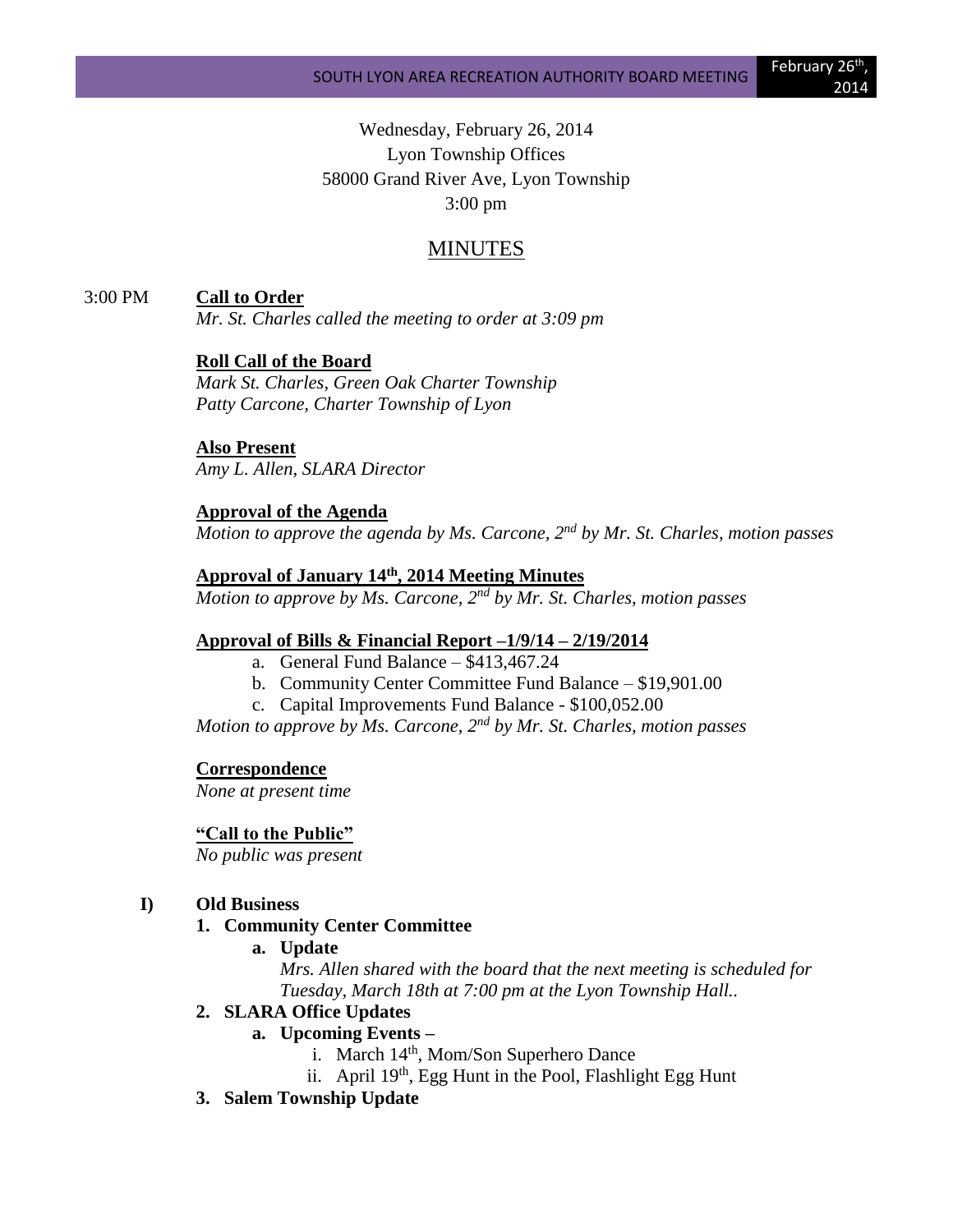*Mrs. Allen shared with the board that Salem Township will be discussing the issue of joining SLARA or getting involved with the community center at their March 11th meeting. Mrs. Allen will plan to attend and give an update.*

**4. Member Updates**

*No updates at this time.*

## **II) New Business**

## **1. Drivers Education 2014-2015 Bids/Signing Contract**

*Mrs. Allen shared with the board that All Star Driver Education was the only company to submit a bid. They matched their rate from the previous 3 years.* 

*Motion to accept the Drivers Education Bid from All Star Driver Education for the 2014-2015 fiscal year as presented.*

*Motion by Mr. St. Charles, 2nd by Ms. Carcone, motion passes*

## **2. SLARA Master Plan – Open Bids**

*5 companies submitted bids for the SLARA Master Plan. It was decided that each board member would take the time until our next board meeting to review the bids. It was also requested that Mrs. Allen contact these companies to make some inquiries. In specific, what format would we receive the finished project in, would we be able to update it moving forward and if we initiate the project this fiscal year, can payments extend into our next fiscal year.*

**3. Customer Service/Public Relations – Office Administrator Hours Proposal** *Mrs. Allen presented the board with a proposal to extend the Office Administrators current 20 hours work week to 24 hours a week. The proposal defined the additional job responsibilities that would be assigned to one staff and presented the financial impact this would have on the SLARA budget for the rest of the fiscal year.*

*Motion to approve the Customer Service/Public Relations Office Administrator Hours Proposal effective immediately.* 

*Motion by Mr. St. Charles, 2nd by Ms. Carcone, motion passes.*

## **4. Daddy/Daughter Dance Evaluation**

*Mrs. Allen shared with the board an evaluation of the recent Daddy/Daughter event that was run by Mrs. Szostak. This event sold out for the first time ever with 704 participants! It was a great night and no complaints were registered the night of the program. Mrs. Szostak did a fantastic job organizing the event. Next year the SLARA will look to extend the program, offering a second night so that we can decrease the size of the crowd.* 

## **5. Program Evaluations**

*Mrs. Allen shared with the board some program evaluations from Mrs. Szostak from this Winter season. Mrs. Allen also shared with the board that in moving forward she*  will be requiring all programmers to meet annually with any contractors. This will